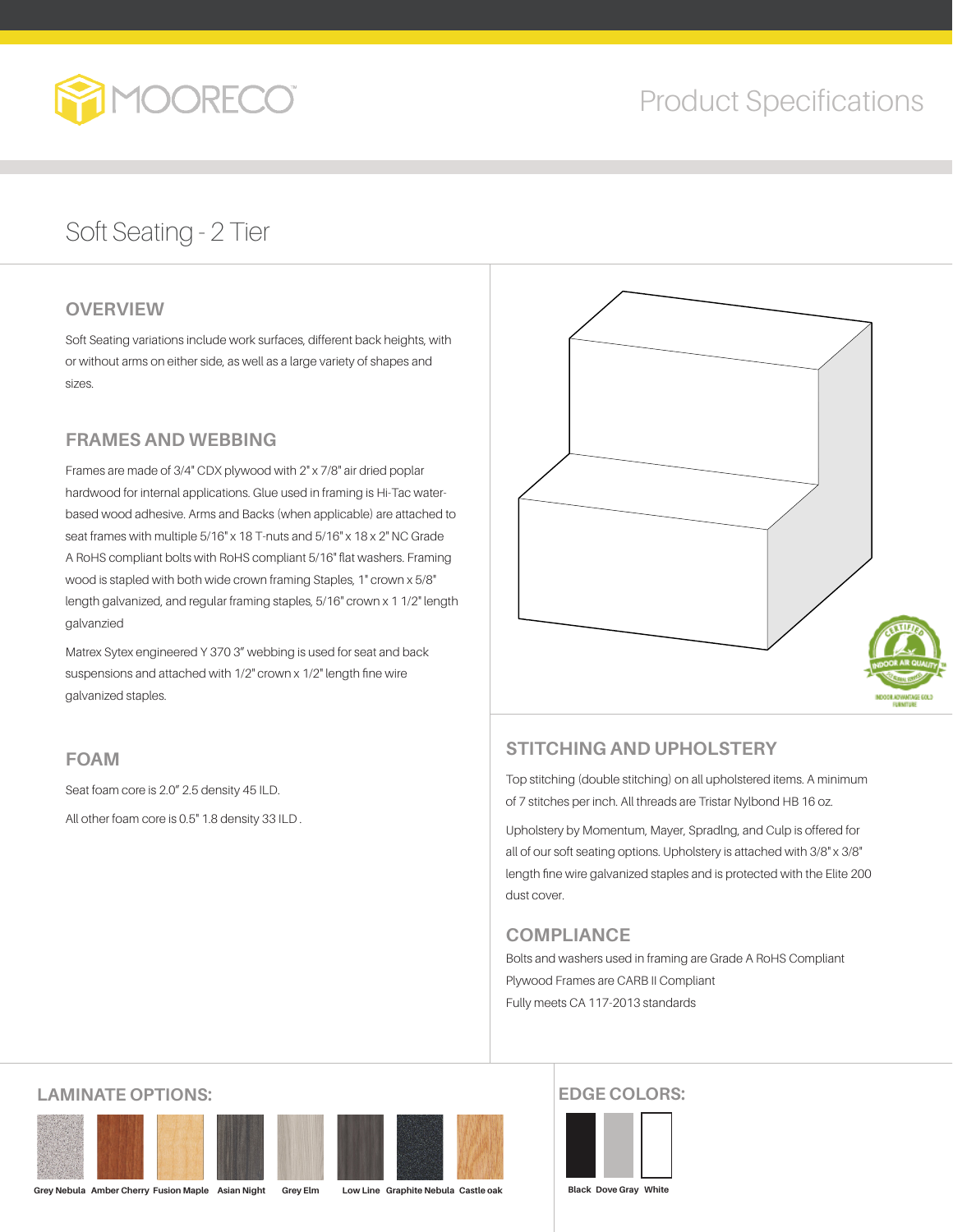





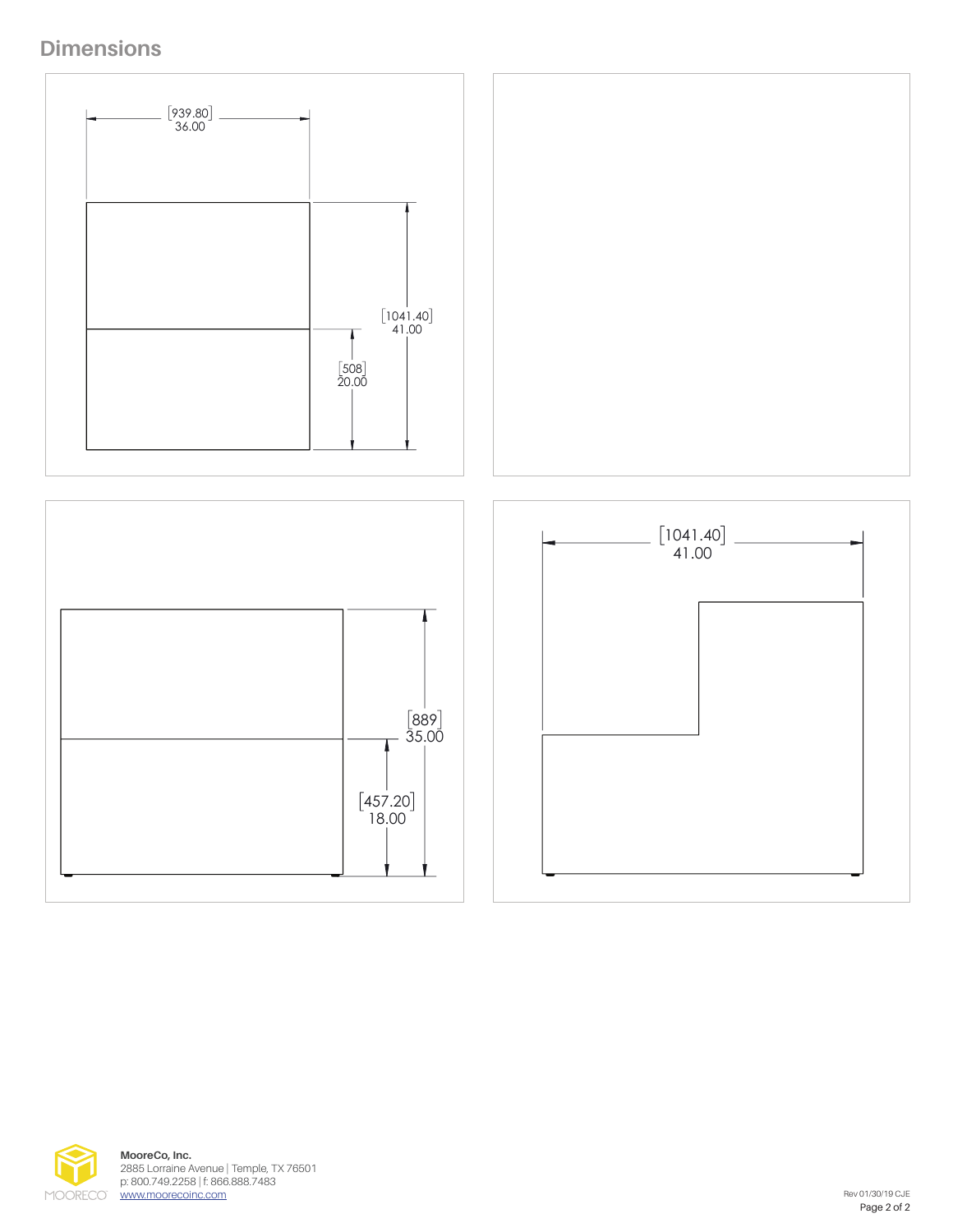

# Product Specifications

## Soft Seating - 3 Tier

### **OVERVIEW**

Soft Seating variations include work surfaces, different back heights, with or without arms on either side, as well as a large variety of shapes and sizes.

### **FRAMES AND WEBBING**

Frames are made of 3/4" CDX plywood with 2" x 7/8" air dried poplar hardwood for internal applications. Glue used in framing is Hi-Tac waterbased wood adhesive. Arms and Backs (when applicable) are attached to seat frames with multiple 5/16" x 18 T-nuts and 5/16" x 18 x 2" NC Grade A RoHS compliant bolts with RoHS compliant 5/16" flat washers. Framing wood is stapled with both wide crown framing Staples, 1" crown x 5/8" length galvanized, and regular framing staples, 5/16" crown x 1 1/2" length galvanzied

Matrex Sytex engineered Y 370 3" webbing is used for seat and back suspensions and attached with 1/2" crown x 1/2" length fine wire galvanized staples.

#### **FOAM**

Seat foam core is 2.0" 2.5 density 45 ILD. All other foam core is 0.5" 1.8 density 33 ILD .



### **STITCHING AND UPHOLSTERY**

Top stitching (double stitching) on all upholstered items. A minimum of 7 stitches per inch. All threads are Tristar Nylbond HB 16 oz.

Upholstery by Momentum, Mayer, Spradlng, and Culp is offered for all of our soft seating options. Upholstery is attached with 3/8" x 3/8" length fine wire galvanized staples and is protected with the Elite 200 dust cover.

#### **COMPLIANCE**

Bolts and washers used in framing are Grade A RoHS Compliant Plywood Frames are CARB II Compliant Fully meets CA 117-2013 standards

### **LAMINATE OPTIONS:**



**Grey Nebula Amber Cherry Fusion Maple Asian Night Grey Elm Low Line Graphite Nebula Castle oak**

#### **EDGE COLORS:**

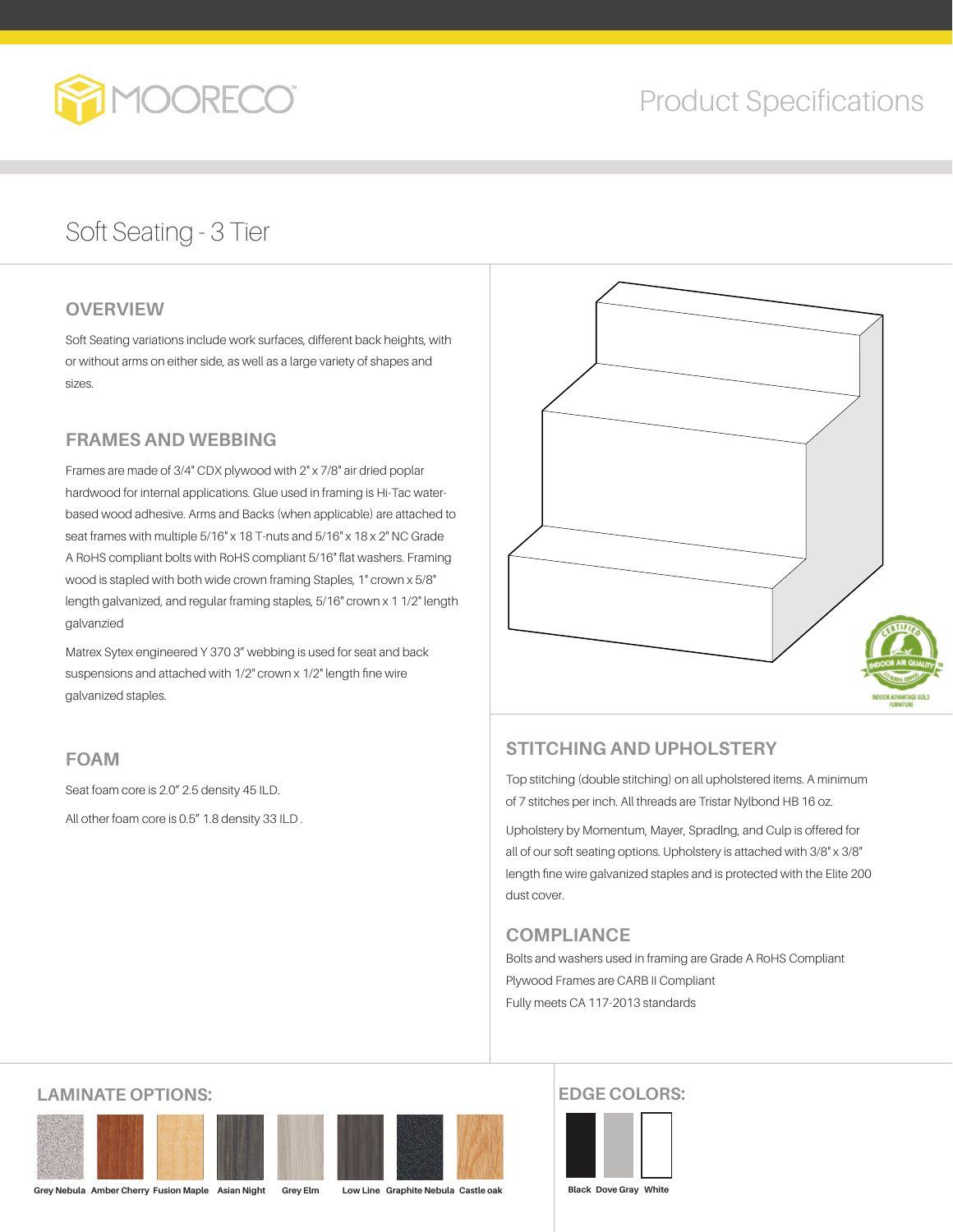





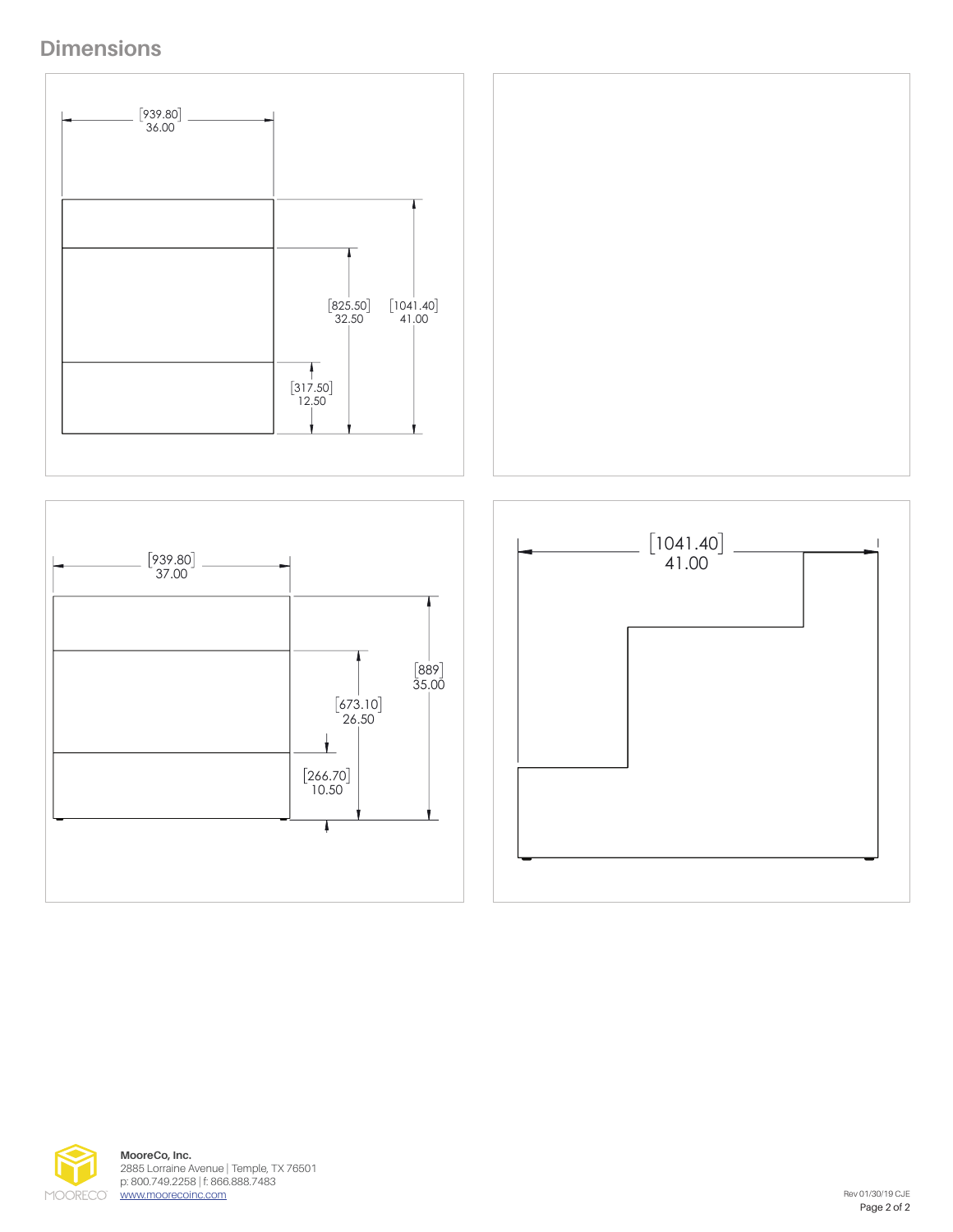

## Soft Seating - Inside Corner

### **OVERVIEW**

Soft Seating variations include work surfaces, different back heights, with or without arms on either side, as well as a large variety of shapes and sizes.

### **FRAMES AND WEBBING**

Frames are made of 3/4" CDX plywood with 2" x 7/8" air dried poplar hardwood for internal applications. Glue used in framing is Hi-Tac waterbased wood adhesive. Arms and Backs (when applicable) are attached to seat frames with multiple 5/16" x 18 T-nuts and 5/16" x 18 x 2" NC Grade A RoHS compliant bolts with RoHS compliant 5/16" flat washers. Framing wood is stapled with both wide crown framing Staples, 1" crown x 5/8" length galvanized, and regular framing staples, 5/16" crown x 1 1/2" length galvanzied

Matrex Sytex engineered Y 370 3" webbing is used for seat and back suspensions and attached with 1/2" crown x 1/2" length fine wire galvanized staples.

### **FOAM**

Seat foam core is 2.0" 2.5 density 45 ILD. All other foam core is 0.5" 1.8 density 33 ILD .



### **STITCHING AND UPHOLSTERY**

Top stitching (double stitching) on all upholstered items. A minimum of 7 stitches per inch. All threads are Tristar Nylbond HB 16 oz.

Upholstery by Momentum, Mayer, Spradlng, and Culp is offered for all of our soft seating options. Upholstery is attached with 3/8" x 3/8" length fine wire galvanized staples and is protected with the Elite 200 dust cover.

### **COMPLIANCE**

Bolts and washers used in framing are Grade A RoHS Compliant Plywood Frames are CARB II Compliant Fully meets CA 117-2013 standards

### **LAMINATE OPTIONS:**



**Grey Nebula Amber Cherry Fusion Maple Asian Night Grey Elm Low Line Graphite Nebula Castle oak**

### **EDGE COLORS:**

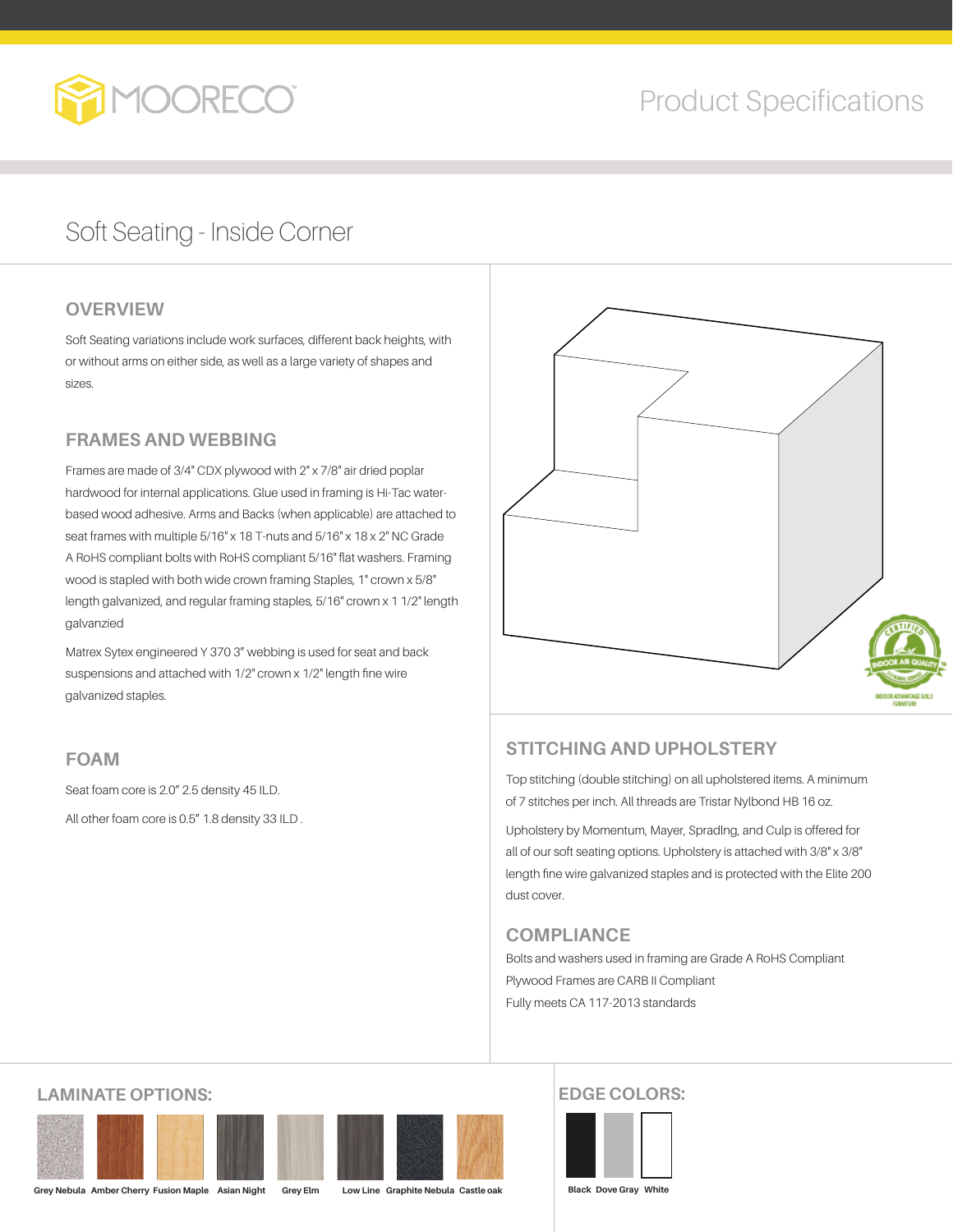







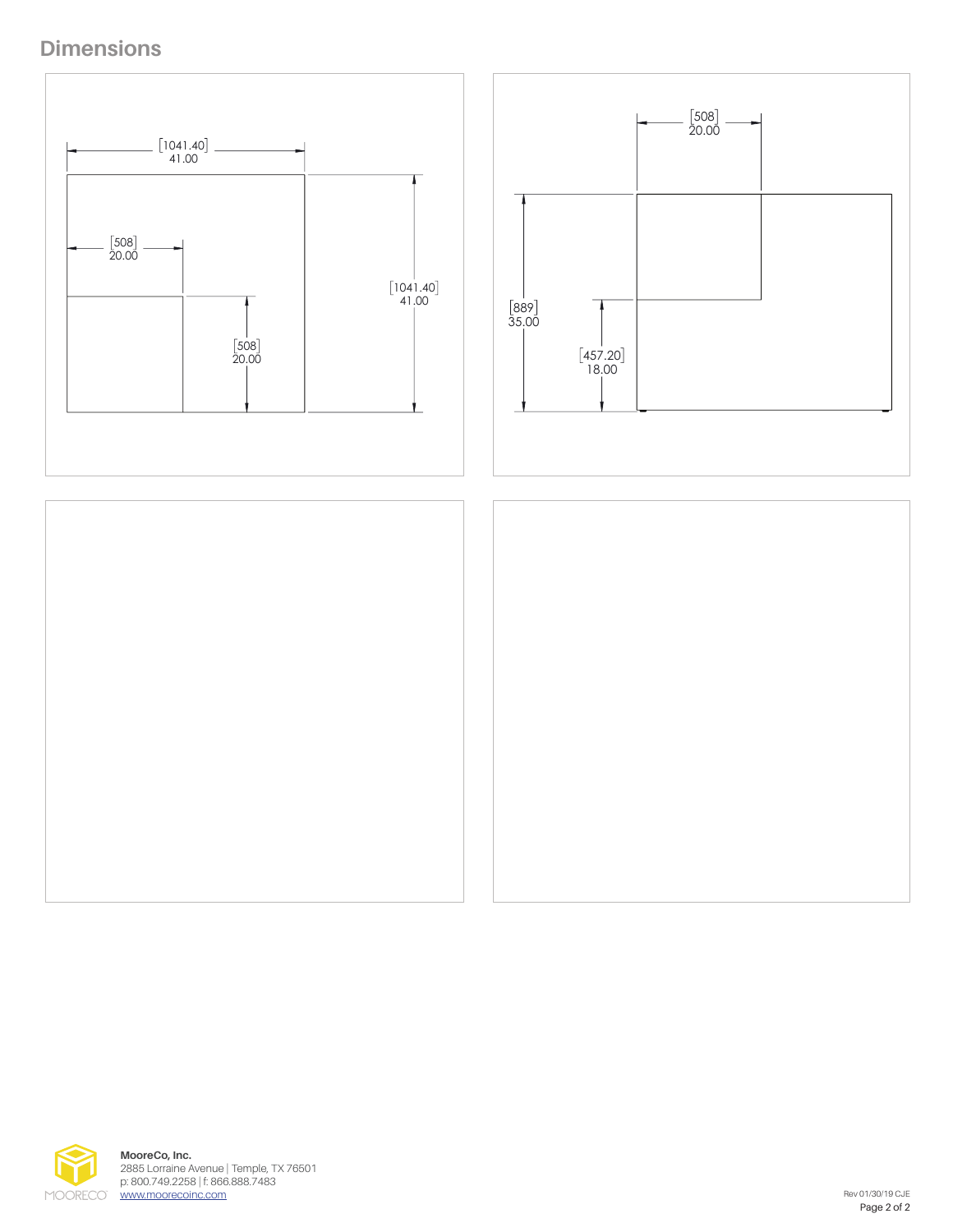

## Soft Seating - Outside Corner

### **OVERVIEW**

Soft Seating variations include work surfaces, different back heights, with or without arms on either side, as well as a large variety of shapes and sizes.

### **FRAMES AND WEBBING**

Frames are made of 3/4" CDX plywood with 2" x 7/8" air dried poplar hardwood for internal applications. Glue used in framing is Hi-Tac waterbased wood adhesive. Arms and Backs (when applicable) are attached to seat frames with multiple 5/16" x 18 T-nuts and 5/16" x 18 x 2" NC Grade A RoHS compliant bolts with RoHS compliant 5/16" flat washers. Framing wood is stapled with both wide crown framing Staples, 1" crown x 5/8" length galvanized, and regular framing staples, 5/16" crown x 1 1/2" length galvanzied

Matrex Sytex engineered Y 370 3" webbing is used for seat and back suspensions and attached with 1/2" crown x 1/2" length fine wire galvanized staples.

### **FOAM**

Seat foam core is 2.0" 2.5 density 45 ILD. All other foam core is 0.5" 1.8 density 33 ILD .



### **STITCHING AND UPHOLSTERY**

Top stitching (double stitching) on all upholstered items. A minimum of 7 stitches per inch. All threads are Tristar Nylbond HB 16 oz.

Upholstery by Momentum, Mayer, Spradlng, and Culp is offered for all of our soft seating options. Upholstery is attached with 3/8" x 3/8" length fine wire galvanized staples and is protected with the Elite 200 dust cover.

### **COMPLIANCE**

Bolts and washers used in framing are Grade A RoHS Compliant Plywood Frames are CARB II Compliant Fully meets CA 117-2013 standards

### **LAMINATE OPTIONS:**





**Grey Nebula Amber Cherry Fusion Maple Asian Night Grey Elm Low Line Graphite Nebula Castle oak**

### **EDGE COLORS:**